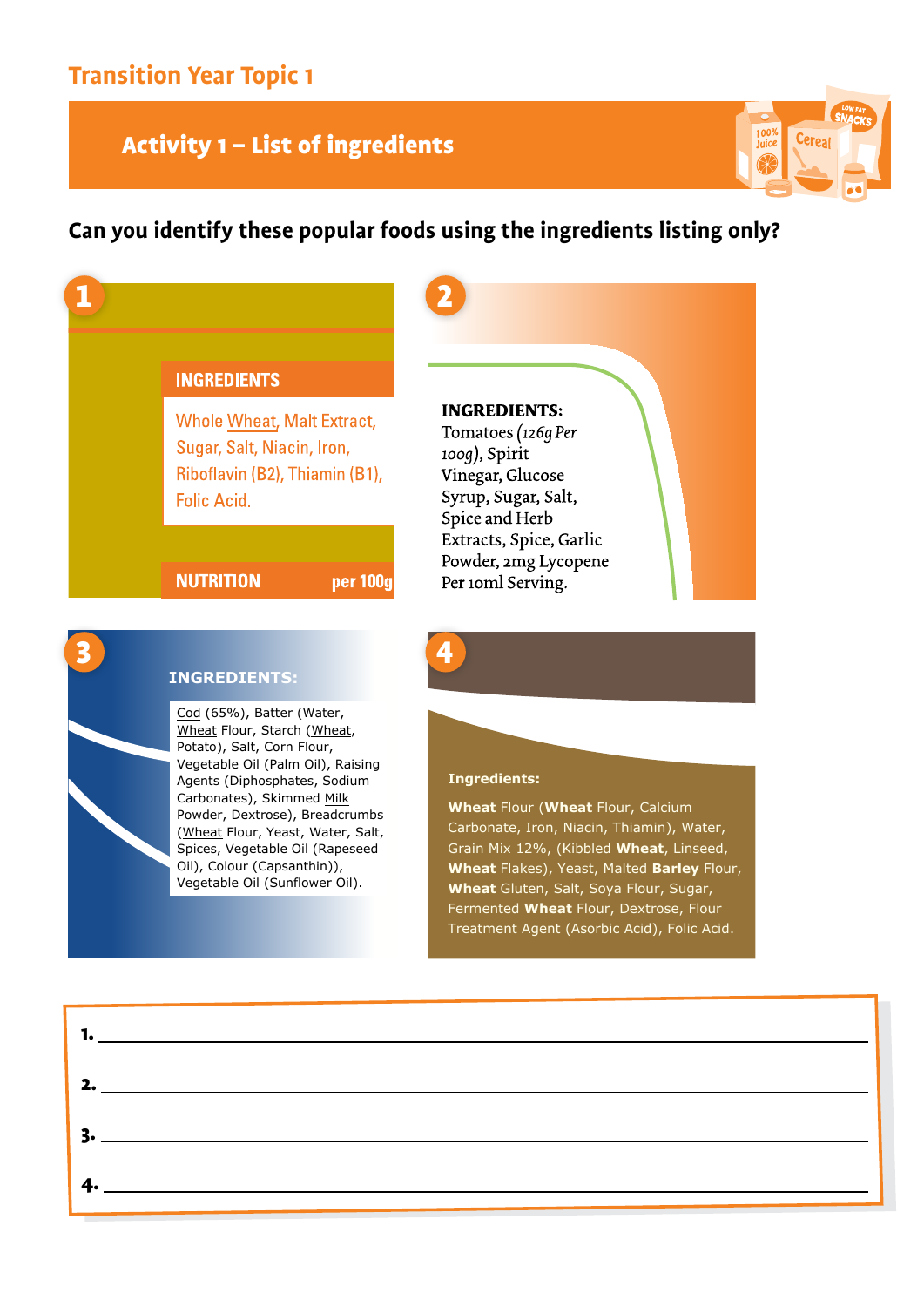Activity 2 –The quantity of certain ingredients (QUID)

### 1. From the following information work out the % chicken content of the chicken pie.

 $\frac{100\%}{\text{Juice}}$ 

Cerea

| <b>Chicken Pie</b> | This product is made with the following ingredients (this makes 400 pies). |       |  |
|--------------------|----------------------------------------------------------------------------|-------|--|
|                    |                                                                            |       |  |
|                    |                                                                            |       |  |
|                    |                                                                            |       |  |
|                    |                                                                            |       |  |
|                    | kg                                                                         |       |  |
| <b>Calculation</b> |                                                                            |       |  |
|                    | Weight of chicken at mixing bowl stage                                     |       |  |
| $QUID\% =$         | Total weight of all ingredients at mixing bowl stage                       | X 100 |  |
| Answer             | ℅                                                                          |       |  |

**Answer & Answer** 2. From the following information work out the % pork meat content of the pork sausage.

|                    |                                                      | . 7kg                               |       |
|--------------------|------------------------------------------------------|-------------------------------------|-------|
|                    |                                                      | $1.5$ kg                            |       |
|                    |                                                      | <sub>-</sub> 1.45 kg                |       |
|                    |                                                      |                                     |       |
|                    |                                                      | <u>kg</u>                           |       |
| <b>Calculation</b> |                                                      |                                     |       |
|                    |                                                      | Weight of pork at mixing bowl stage |       |
| $QUID% =$          | Total weight of all ingredients at mixing bowl stage |                                     | X 100 |
| Answer             | $\%$                                                 |                                     |       |

### 3. Which food contains the higher % of meat content? \_\_\_\_\_\_\_\_\_\_\_\_\_\_\_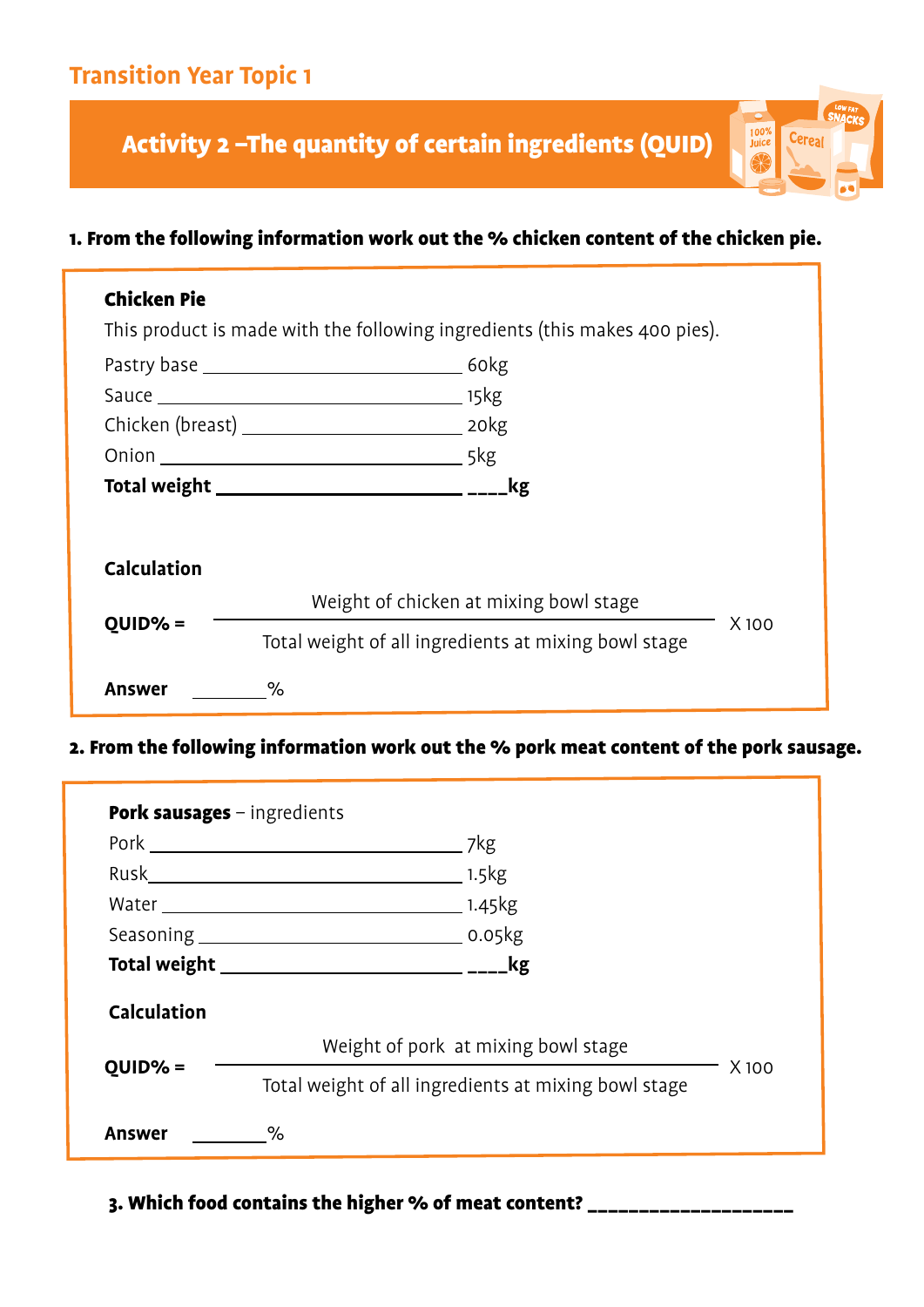# **Transition Year Topic 1**

Activity 3 – Nutrition information on food labels



### Use the nutrition information provided below to answer the questions.

| Pizza brand A                                                                                                                                                                         |                                                                                       | <b>Pizza brand B</b>                                                                                                                                                           |                                                                          |  |
|---------------------------------------------------------------------------------------------------------------------------------------------------------------------------------------|---------------------------------------------------------------------------------------|--------------------------------------------------------------------------------------------------------------------------------------------------------------------------------|--------------------------------------------------------------------------|--|
| Ingredients:                                                                                                                                                                          |                                                                                       | Ingredients:                                                                                                                                                                   |                                                                          |  |
| Wheat flour, vegetable oil (rapeseed oil)<br>water, mozzarella, tomato, cheddar cheese,<br>parmesan cheese, tomato puree, salt, yeast,<br>thickener E460, salt, sugar, herbs, spices. |                                                                                       | Wheat flour, water, mozzarella, tomato,<br>mushrooms, peppers, onions, tomato puree,<br>vegetable oil (rapeseed oil), yeast, thickener,<br>salt, sugar, garlic, herbs, spices. |                                                                          |  |
| <b>Nutrition Information: Typical values per 100g</b>                                                                                                                                 |                                                                                       | <b>Nutrition Information: Typical values per 100g</b>                                                                                                                          |                                                                          |  |
| Energy<br>Fat<br>Of which saturates<br>Carbohydrate<br>Of which sugars<br>Protein<br>Salt                                                                                             | 953kJ/228kcal<br>12.0 <sub>g</sub><br>3.0 <sub>g</sub><br>25g<br>7.9g<br>9.1g<br>1.8g | Energy<br>Fat<br>Of which saturates<br>Carbohydrate<br>Of which sugars<br>Protein<br>Salt                                                                                      | 820kJ/196kcal<br>6.5g<br>1.5g<br>27g<br>6.0 <sub>g</sub><br>6.8g<br>0.5g |  |

### **2. Which ingredients contribute to the fat content of each of these products?** A B

### **3. Identify the amount of salt per 100g in brand A and brand B.**

**3. Identify the amount of salt per 100g in brand A and brand B.**

 $A$   $B$ 

### **4. Which pizza is the healthier option? Give two reasons for your answer.** A B

| B<br>A<br>п.<br>٠. |  |
|--------------------|--|
| 2.                 |  |